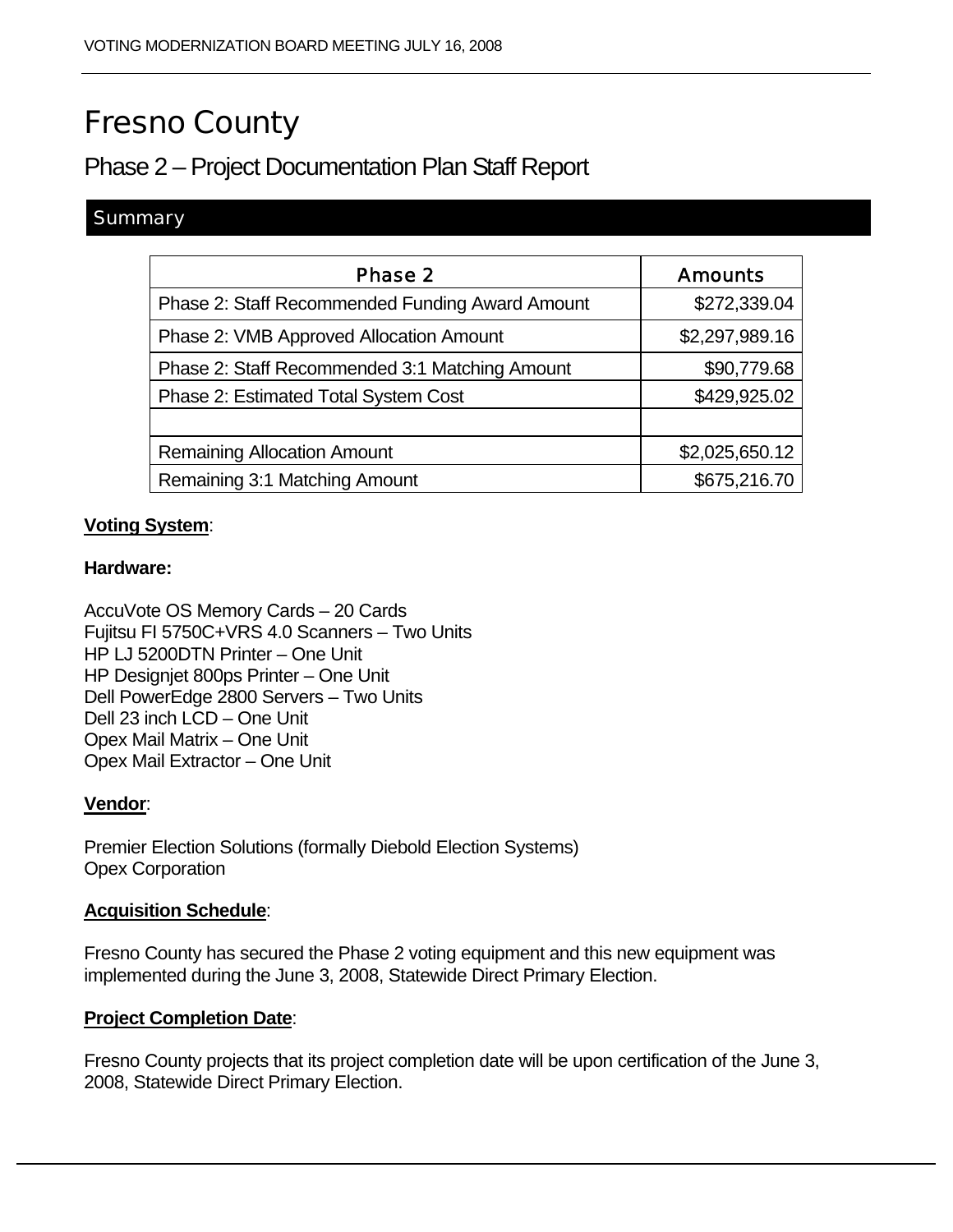#### Fresno County Phase 2 - Project Documentation Plan Staff Report

#### **Staff Report**:

Fresno County's Project Documentation Plan meets the requirements for completeness.

Fresno County will be augmenting their existing Premier Elections Solution (Premier) Optical Scan voting system with additional voting equipment components to assist with the increase of voters in their county who are choosing to vote- by -mail. The number of vote- by- mail voters has increased considerably since 2003. Roughly half of Fresno County's registered voters who cast a ballot in the February 5, 2008, Presidential Primary Election voted by mail. Fresno County has asserted that as the number of vote-by-mail voters continues to grow it is imperative that they modernize the processing and preparation for counting this significant segment of their voters.

Fresno County had several amendments to their original Premier contract. The first amendment to their contract with Premier was to accept delivery of 500 AccuVote-TSx units from San Diego County in lieu of 500 new units. The other three amendments allowed Fresno to purchase additional scanners, printers, and servers to assist with their vote-by-mail ballots. The Fujitsu scanners being purchased are used to take a digital image of all voter registration affidavits containing each voter's signature. The county is able to use this scanned signature image to verify the voter's signature on the vote- by- mail ballot. The HP printers and Dell servers are supplementing the original equipment purchased to operate the voting system software for their Election Management System.

Fresno County has also purchased the Opex Corporation's "Mail Matrix" and "Extractor" to use in conjunction with their AccuVote OS vote-by-mail voting system. This equipment will be used to automate the sorting process of the returned vote-by-mail ballots by precinct and provide a secure storage of vote-by-mail ballots through the canvass process. The Opex Corporation equipment is a third-party combination of hardware and software to support the county's voting system and does not itself require certification as a voting system for use in California.

Fresno County will only receive VMB payments once it has submitted detailed invoices for its voting equipment. Please note that the staff-proposed funding award is based upon allowable reimbursement under Proposition 41 for voting equipment hardware and software only. The annual maintenance fees and services line items listed in the Fresno County contract with Opex would not be covered as a reimbursable claim under Proposition 41.

#### **Staff Recommendation**:

It is our recommendation that Fresno County's Phase 2 Project Documentation Plan be approved and a Funding Award Letter be issued in the amount of \$272,339.04.